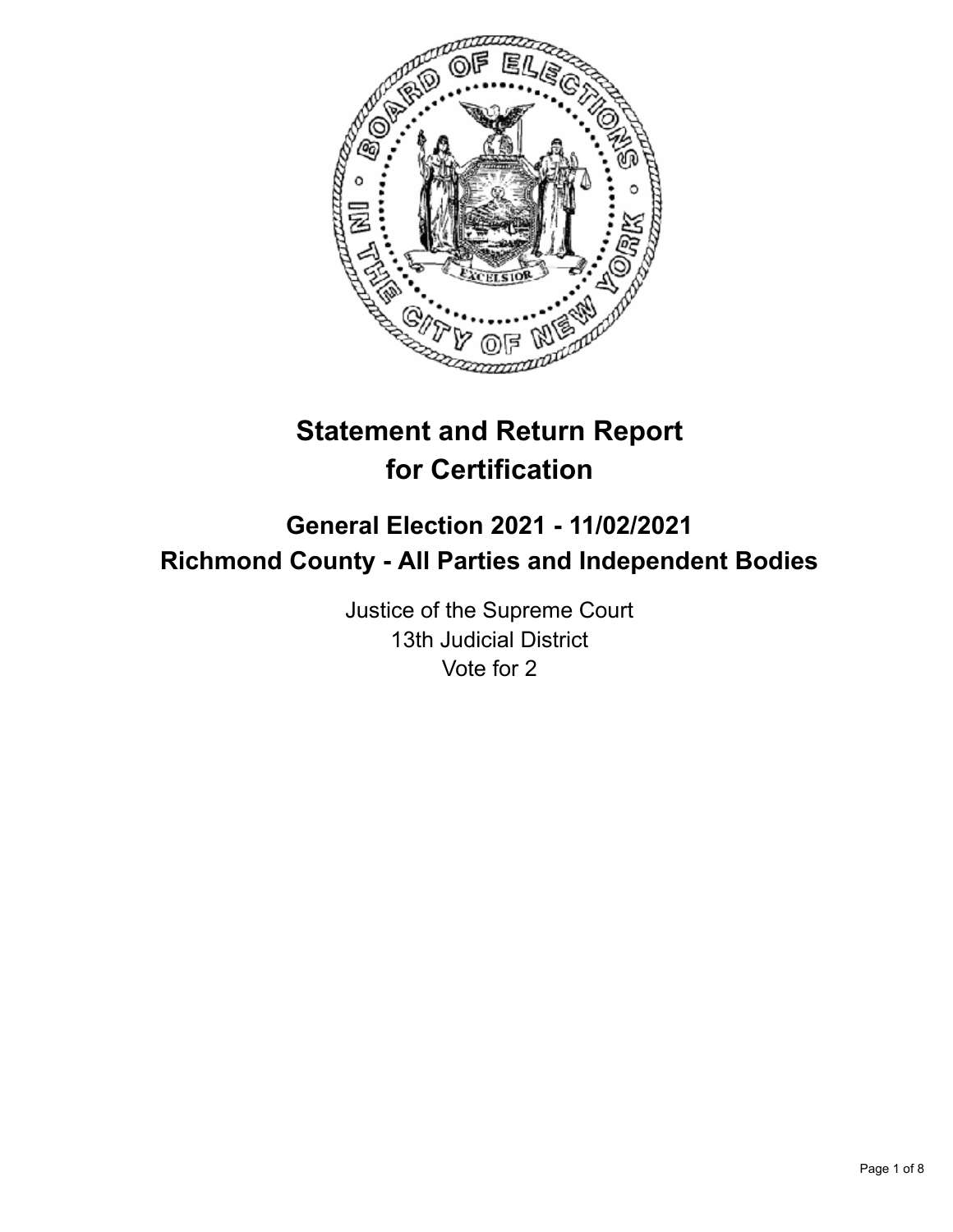

| PUBLIC COUNTER                                           | 21,312       |
|----------------------------------------------------------|--------------|
| <b>MANUALLY COUNTED EMERGENCY</b>                        | 0            |
| ABSENTEE / MILITARY                                      | 1,312        |
| <b>AFFIDAVIT</b>                                         | 81           |
| <b>Total Ballots</b>                                     | 22,705       |
| Less - Inapplicable Federal/Special Presidential Ballots | 0            |
| <b>Total Applicable Ballots</b>                          | 22,705       |
| ANN THOMPSON (DEMOCRATIC)                                | 12,401       |
| PAUL MARRONE JR. (REPUBLICAN)                            | 8,195        |
| CHARLES M. TROIA (DEMOCRATIC)                            | 10,682       |
| RONALD CASTORINA JR. (REPUBLICAN)                        | 7,501        |
| BRENNAN M. WILLIAMS (WRITE-IN)                           | 1            |
| CESAR A. VARGAS (WRITE-IN)                               | 1            |
| CHRISTOPHER J. DIJAK (WRITE-IN)                          | $\mathbf{1}$ |
| CLAY JONES (WRITE-IN)                                    | $\mathbf{1}$ |
| DOMINICK MONFERRATO (WRITE-IN)                           | 1            |
| GABRIELA P. LUND (WRITE-IN)                              | 1            |
| JERROLD O. KAVANAGH (WRITE-IN)                           | $\mathbf{1}$ |
| JESSICA LISA ROSE GIORDANO (WRITE-IN)                    | $\mathbf{1}$ |
| JOHN GIBBONS (WRITE-IN)                                  | $\mathbf{1}$ |
| MARK S. MURPHY (WRITE-IN)                                | $\mathbf{1}$ |
| MARY E. GUSTAFSSON (WRITE-IN)                            | $\mathbf{1}$ |
| MATTHEW C. LUND (WRITE-IN)                               | $\mathbf{1}$ |
| MEGAN GALE (WRITE-IN)                                    | $\mathbf{1}$ |
| PATRICK DILLON (WRITE-IN)                                | $\mathbf{1}$ |
| PHILIP S. STRANIERE (WRITE-IN)                           | $\mathbf{1}$ |
| RENEE GIORDANO (WRITE-IN)                                | $\mathbf{1}$ |
| RICHARD BELL (WRITE-IN)                                  | $\mathbf{1}$ |
| SUSAN SARANDON (WRITE-IN)                                | $\mathbf 1$  |
| UNATTRIBUTABLE WRITE-IN (WRITE-IN)                       | 29           |
| <b>Total Votes</b>                                       | 38,826       |
| Unrecorded                                               | 6,584        |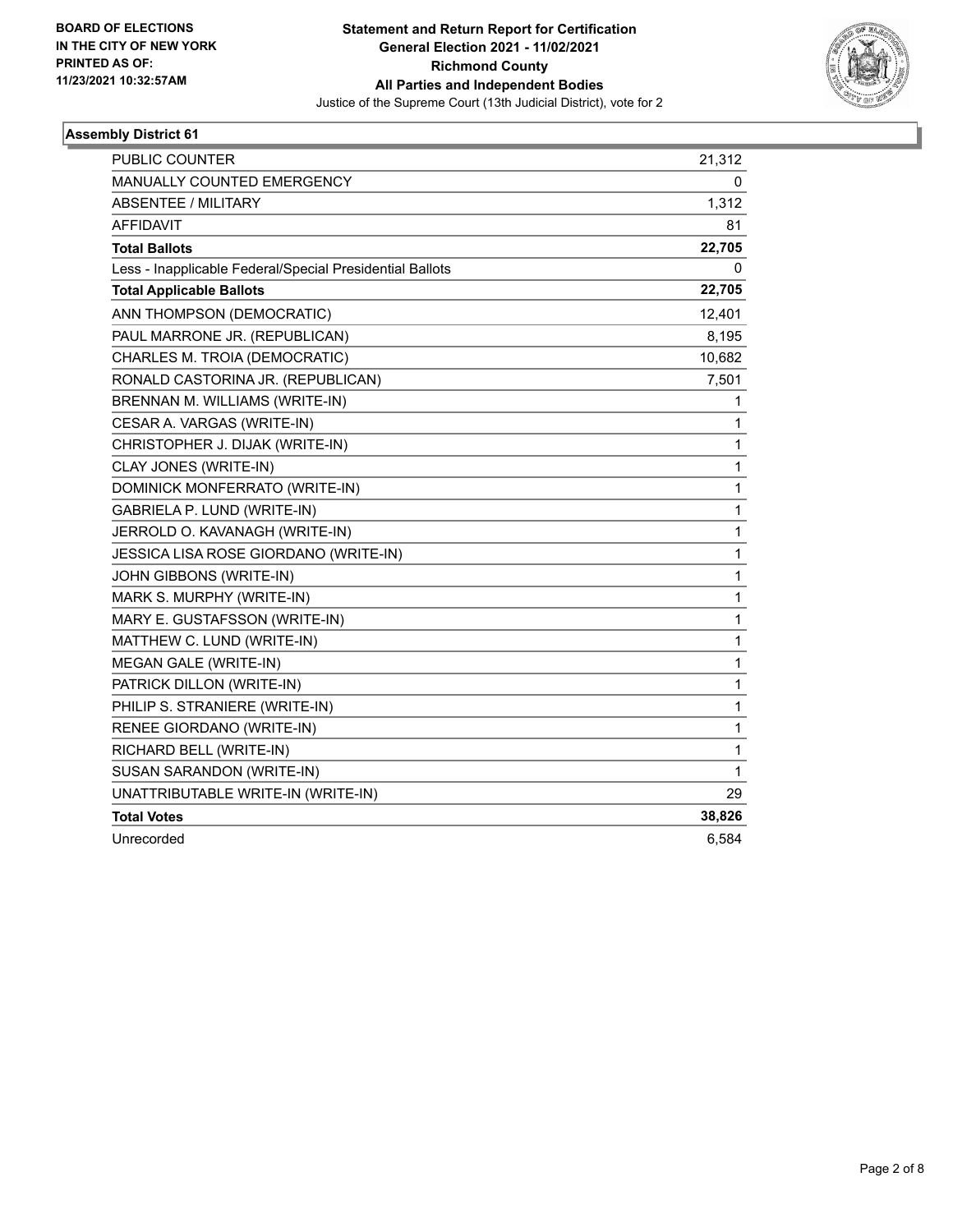

| PUBLIC COUNTER                                           | 35,072 |
|----------------------------------------------------------|--------|
| MANUALLY COUNTED EMERGENCY                               | 2      |
| <b>ABSENTEE / MILITARY</b>                               | 1,435  |
| <b>AFFIDAVIT</b>                                         | 198    |
| <b>Total Ballots</b>                                     | 36,707 |
| Less - Inapplicable Federal/Special Presidential Ballots | 0      |
| <b>Total Applicable Ballots</b>                          | 36,707 |
| ANN THOMPSON (DEMOCRATIC)                                | 6,290  |
| PAUL MARRONE JR. (REPUBLICAN)                            | 26,398 |
| CHARLES M. TROIA (DEMOCRATIC)                            | 5,347  |
| RONALD CASTORINA JR. (REPUBLICAN)                        | 25,559 |
| ALEX PESOCHIN (WRITE-IN)                                 | 1      |
| ANTHONY CATALANO (WRITE-IN)                              | 1      |
| CABRINNA DESALVO (WRITE-IN)                              | 1      |
| DAVID DELISA (WRITE-IN)                                  | 1      |
| DOMINICK MONFERRATO (WRITE-IN)                           | 1      |
| DONALD J. TRUMP (WRITE-IN)                               | 1      |
| EDWARD VAN HALEN (WRITE-IN)                              | 1      |
| ERIC RICCIARDI (WRITE-IN)                                | 1      |
| ERICA PISANO (WRITE-IN)                                  | 1      |
| FRANK HERBERT (WRITE-IN)                                 | 1      |
| JOYCE TORRES (WRITE-IN)                                  | 1      |
| KATHLEEN K. DORMAN (WRITE-IN)                            | 2      |
| LENNY BURDEN (WRITE-IN)                                  | 1      |
| MARTA ZAWISKY (WRITE-IN)                                 | 1      |
| MELISSA LOUGHLIN (WRITE-IN)                              | 1      |
| MICHAEL LISA (WRITE-IN)                                  | 1      |
| MICHAEL LOPRATE (WRITE-IN)                               | 1      |
| NATALIE BARKLEY (WRITE-IN)                               | 1      |
| RAJ A. RAJESWARI (WRITE-IN)                              | 3      |
| RONALD J. GUERCIO (WRITE-IN)                             | 1      |
| SCOTT NICHOLS (WRITE-IN)                                 | 1      |
| STEVEN KRAMER (WRITE-IN)                                 | 1      |
| TEIESA NUCCIO (WRITE-IN)                                 | 1      |
| THOMAS A. KOCLAR (WRITE-IN)                              | 1      |
| UNATTRIBUTABLE WRITE-IN (WRITE-IN)                       | 23     |
| UNCOUNTED WRITE-IN PER STATUTE (WRITE-IN)                | 1      |
| <b>Total Votes</b>                                       | 63,645 |
| Unrecorded                                               | 9,769  |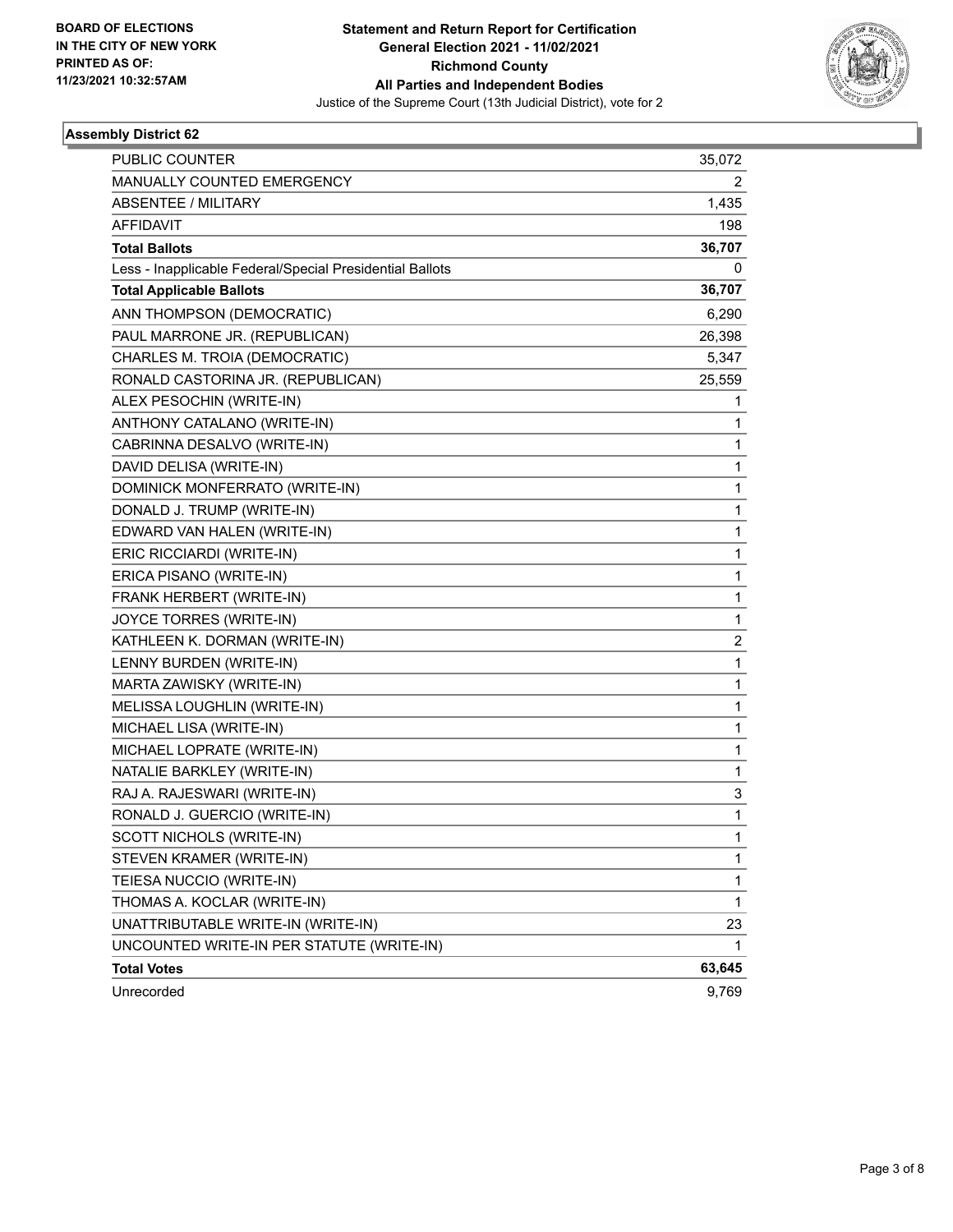

| PUBLIC COUNTER                                           | 24,967 |
|----------------------------------------------------------|--------|
| MANUALLY COUNTED EMERGENCY                               | 0      |
| <b>ABSENTEE / MILITARY</b>                               | 1,484  |
| <b>AFFIDAVIT</b>                                         | 94     |
| <b>Total Ballots</b>                                     | 26,545 |
| Less - Inapplicable Federal/Special Presidential Ballots | 0      |
| <b>Total Applicable Ballots</b>                          | 26,545 |
| ANN THOMPSON (DEMOCRATIC)                                | 9,191  |
| PAUL MARRONE JR. (REPUBLICAN)                            | 14,771 |
| CHARLES M. TROIA (DEMOCRATIC)                            | 7,906  |
| RONALD CASTORINA JR. (REPUBLICAN)                        | 13,614 |
| ALEXIA CAPOTE-DUDD (WRITE-IN)                            | 1      |
| ALEXIA DODD (WRITE-IN)                                   | 1      |
| ANDREW GALLIETTA (WRITE-IN)                              | 1      |
| ANTHONY CATALANO (WRITE-IN)                              | 1      |
| BRENDAN T. LANTRY (WRITE-IN)                             | 3      |
| CESAR A. VARGAS (WRITE-IN)                               | 3      |
| CHERYL S. GONZALES (WRITE-IN)                            | 1      |
| GARY ROMEO JR. (WRITE-IN)                                | 1      |
| JACOB LLOYD (WRITE-IN)                                   | 1      |
| JAMES CARREY (WRITE-IN)                                  | 1      |
| JEFFREY RIBAKOFF (WRITE-IN)                              | 1      |
| JOHN AUOLIO (WRITE-IN)                                   | 1      |
| JOHN SCOTT BURHANAN (WRITE-IN)                           | 1      |
| KANYE WEST (WRITE-IN)                                    | 1      |
| KIM DOLLARD (WRITE-IN)                                   | 1      |
| MICHAEL R. TUNUTU (WRITE-IN)                             | 1      |
| ORLANDO MARRAZZO (WRITE-IN)                              | 1      |
| PETER GASTALDI (WRITE-IN)                                | 1      |
| ROBERT GERARD (WRITE-IN)                                 | 1      |
| ROBERT J. SULLIVAN (WRITE-IN)                            | 1      |
| SCOTT RIENAN (WRITE-IN)                                  | 1      |
| TIMOTHY GALLIETTA (WRITE-IN)                             | 1      |
| UNATTRIBUTABLE WRITE-IN (WRITE-IN)                       | 32     |
| UNCOUNTED WRITE-IN PER STATUTE (WRITE-IN)                | 4      |
| VINCENT JAMES (WRITE-IN)                                 | 1      |
| YEHUDA FARKAS (WRITE-IN)                                 | 1      |
| <b>Total Votes</b>                                       | 45,546 |
| Unrecorded                                               | 7,544  |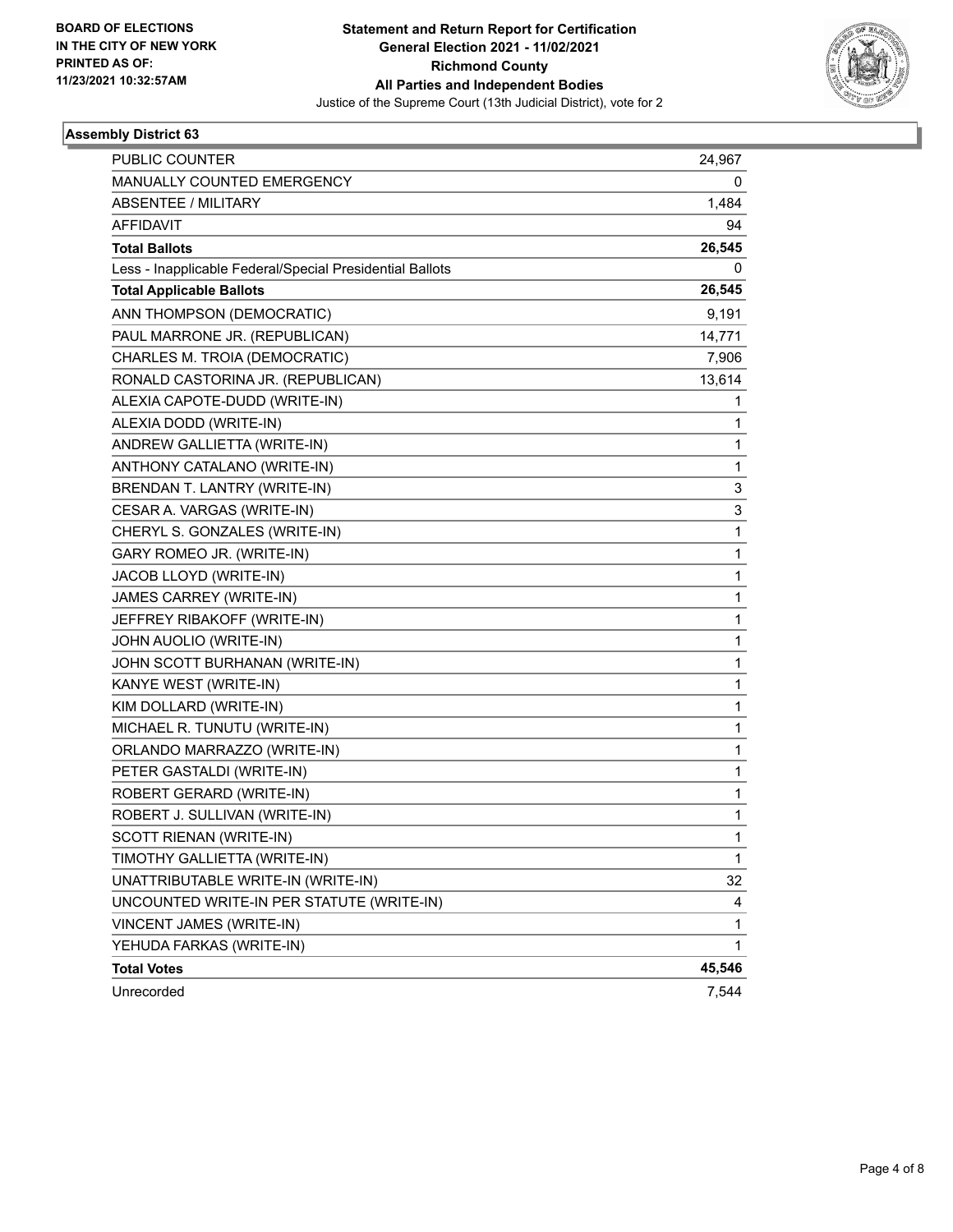

| <b>PUBLIC COUNTER</b>                                    | 20,097 |
|----------------------------------------------------------|--------|
| <b>MANUALLY COUNTED EMERGENCY</b>                        | 0      |
| <b>ABSENTEE / MILITARY</b>                               | 1,019  |
| <b>AFFIDAVIT</b>                                         | 90     |
| <b>Total Ballots</b>                                     | 21,206 |
| Less - Inapplicable Federal/Special Presidential Ballots | 0      |
| <b>Total Applicable Ballots</b>                          | 21,206 |
| ANN THOMPSON (DEMOCRATIC)                                | 5,234  |
| PAUL MARRONE JR. (REPUBLICAN)                            | 13,834 |
| CHARLES M. TROIA (DEMOCRATIC)                            | 4,316  |
| RONALD CASTORINA JR. (REPUBLICAN)                        | 12,463 |
| BILLY C. MOTLEY JR. (WRITE-IN)                           | 1      |
| <b>BRIAN GALVIN (WRITE-IN)</b>                           | 1      |
| CAITLIN MULLER (WRITE-IN)                                | 1      |
| CHRISTOPHER CAMIGO (WRITE-IN)                            | 1      |
| FLOROS ANASTASIOU (WRITE-IN)                             | 1      |
| ISAAC MARCH (WRITE-IN)                                   | 1      |
| LOUIS STALIANO III (WRITE-IN)                            | 1      |
| LOUIS STALIANO JR. (WRITE-IN)                            | 1      |
| ROWAN A. BARRETT JR. (WRITE-IN)                          | 1      |
| UNATTRIBUTABLE WRITE-IN (WRITE-IN)                       | 15     |
| <b>Total Votes</b>                                       | 35,871 |
| Unrecorded                                               | 6,541  |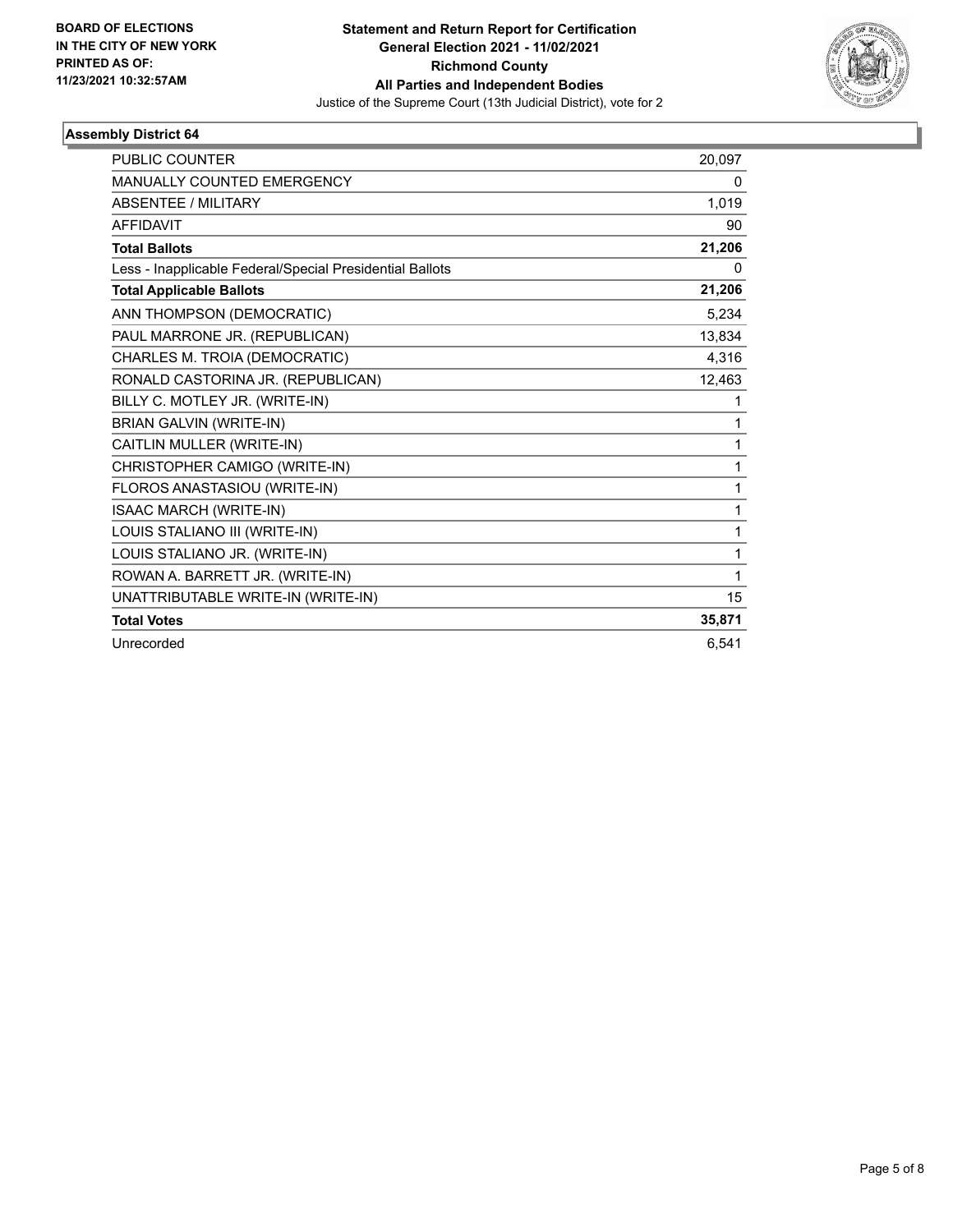

### **Total for Justice of the Supreme Court (13th Judicial District) - Richmond County**

| <b>PUBLIC COUNTER</b>                                    | 101,448        |
|----------------------------------------------------------|----------------|
| MANUALLY COUNTED EMERGENCY                               | 2              |
| <b>ABSENTEE / MILITARY</b>                               | 5,250          |
| AFFIDAVIT                                                | 463            |
| <b>Total Ballots</b>                                     | 107,163        |
| Less - Inapplicable Federal/Special Presidential Ballots | 0              |
| <b>Total Applicable Ballots</b>                          | 107,163        |
| ANN THOMPSON (DEMOCRATIC)                                | 33,116         |
| PAUL MARRONE JR. (REPUBLICAN)                            | 63,198         |
| CHARLES M. TROIA (DEMOCRATIC)                            | 28,251         |
| RONALD CASTORINA JR. (REPUBLICAN)                        | 59,137         |
| ALEX PESOCHIN (WRITE-IN)                                 | 1              |
| ALEXIA CAPOTE-DUDD (WRITE-IN)                            | 1              |
| ALEXIA DODD (WRITE-IN)                                   | 1              |
| ANDREW GALLIETTA (WRITE-IN)                              | 1              |
| ANTHONY CATALANO (WRITE-IN)                              | 2              |
| BILLY C. MOTLEY JR. (WRITE-IN)                           | 1              |
| BRENDAN T. LANTRY (WRITE-IN)                             | 3              |
| BRENNAN M. WILLIAMS (WRITE-IN)                           | 1              |
| <b>BRIAN GALVIN (WRITE-IN)</b>                           | 1              |
| CABRINNA DESALVO (WRITE-IN)                              | 1              |
| CAITLIN MULLER (WRITE-IN)                                | 1              |
| CESAR A. VARGAS (WRITE-IN)                               | 4              |
| CHERYL S. GONZALES (WRITE-IN)                            | 1              |
| CHRISTOPHER CAMIGO (WRITE-IN)                            | 1              |
| CHRISTOPHER J. DIJAK (WRITE-IN)                          | 1              |
| CLAY JONES (WRITE-IN)                                    | 1              |
| DAVID DELISA (WRITE-IN)                                  | 1              |
| DOMINICK MONFERRATO (WRITE-IN)                           | $\overline{c}$ |
| DONALD J. TRUMP (WRITE-IN)                               | 1              |
| EDWARD VAN HALEN (WRITE-IN)                              | 1              |
| ERIC RICCIARDI (WRITE-IN)                                | 1              |
| ERICA PISANO (WRITE-IN)                                  | 1              |
| FLOROS ANASTASIOU (WRITE-IN)                             | 1              |
| FRANK HERBERT (WRITE-IN)                                 | 1              |
| GABRIELA P. LUND (WRITE-IN)                              | 1              |
| GARY ROMEO JR. (WRITE-IN)                                | 1              |
| ISAAC MARCH (WRITE-IN)                                   | 1              |
| JACOB LLOYD (WRITE-IN)                                   | 1              |
| JAMES CARREY (WRITE-IN)                                  | 1              |
| JEFFREY RIBAKOFF (WRITE-IN)                              | 1              |
| JERROLD O. KAVANAGH (WRITE-IN)                           | 1              |
| JESSICA LISA ROSE GIORDANO (WRITE-IN)                    | 1              |
| JOHN AUOLIO (WRITE-IN)                                   | 1              |
| JOHN GIBBONS (WRITE-IN)                                  | 1              |
| JOHN SCOTT BURHANAN (WRITE-IN)                           | 1              |
|                                                          |                |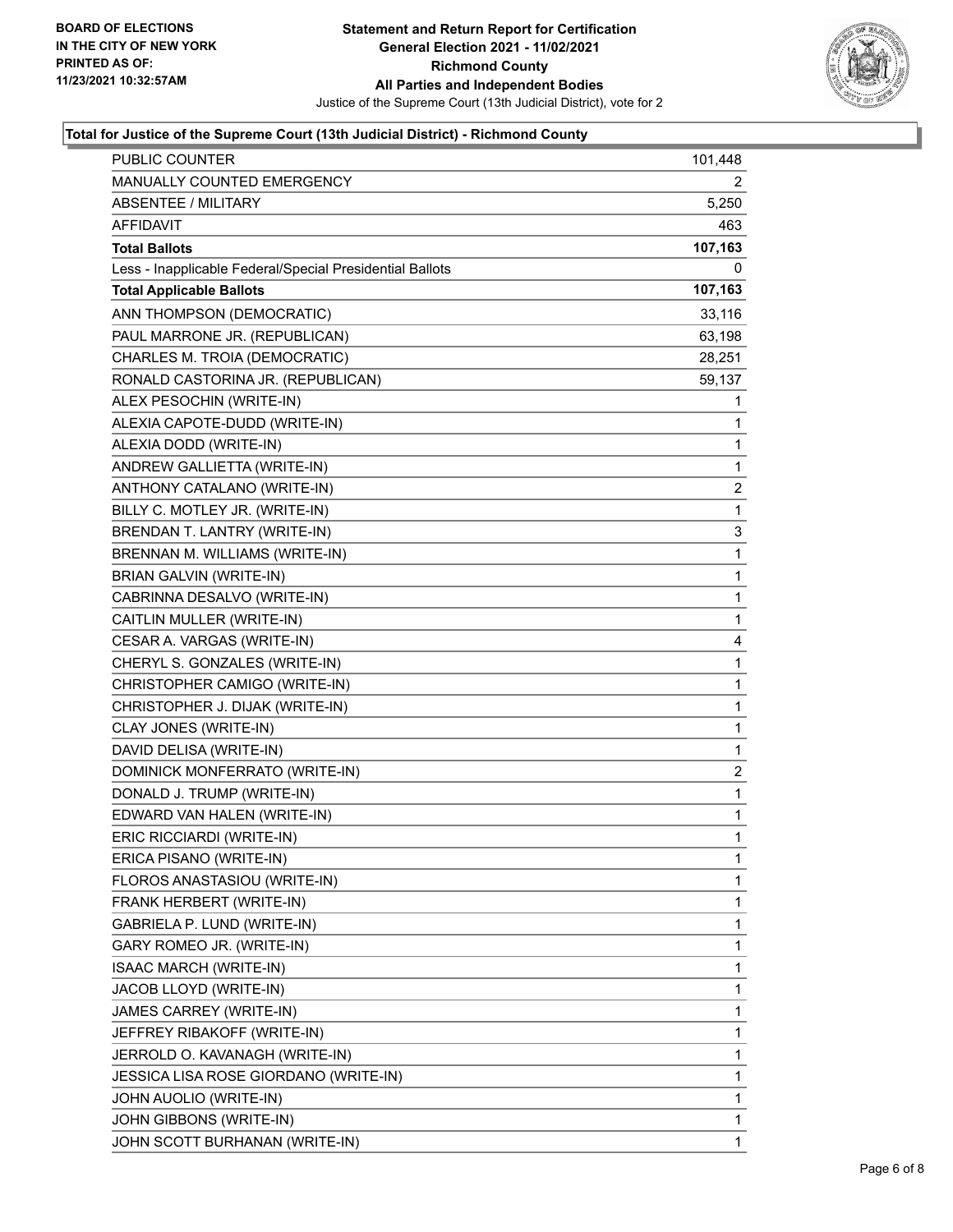

### **Total for Justice of the Supreme Court (13th Judicial District) - Richmond County**

| JOYCE TORRES (WRITE-IN)                   | 1       |
|-------------------------------------------|---------|
| KANYE WEST (WRITE-IN)                     | 1       |
| KATHLEEN K. DORMAN (WRITE-IN)             | 2       |
| KIM DOLLARD (WRITE-IN)                    | 1       |
| LENNY BURDEN (WRITE-IN)                   | 1       |
| LOUIS STALIANO III (WRITE-IN)             | 1       |
| LOUIS STALIANO JR. (WRITE-IN)             | 1       |
| MARK S. MURPHY (WRITE-IN)                 | 1       |
| MARTA ZAWISKY (WRITE-IN)                  | 1       |
| MARY E. GUSTAFSSON (WRITE-IN)             | 1       |
| MATTHEW C. LUND (WRITE-IN)                | 1       |
| MEGAN GALE (WRITE-IN)                     | 1       |
| MELISSA LOUGHLIN (WRITE-IN)               | 1       |
| MICHAEL LISA (WRITE-IN)                   | 1       |
| MICHAEL LOPRATE (WRITE-IN)                | 1       |
| MICHAEL R. TUNUTU (WRITE-IN)              | 1       |
| NATALIE BARKLEY (WRITE-IN)                | 1       |
| ORLANDO MARRAZZO (WRITE-IN)               | 1       |
| PATRICK DILLON (WRITE-IN)                 | 1       |
| PETER GASTALDI (WRITE-IN)                 | 1       |
| PHILIP S. STRANIERE (WRITE-IN)            | 1       |
| RAJ A. RAJESWARI (WRITE-IN)               | 3       |
| RENEE GIORDANO (WRITE-IN)                 | 1       |
| RICHARD BELL (WRITE-IN)                   | 1       |
| ROBERT GERARD (WRITE-IN)                  | 1       |
| ROBERT J. SULLIVAN (WRITE-IN)             | 1       |
| RONALD J. GUERCIO (WRITE-IN)              | 1       |
| ROWAN A. BARRETT JR. (WRITE-IN)           | 1       |
| SCOTT NICHOLS (WRITE-IN)                  | 1       |
| SCOTT RIENAN (WRITE-IN)                   | 1       |
| STEVEN KRAMER (WRITE-IN)                  | 1       |
| SUSAN SARANDON (WRITE-IN)                 | 1       |
| TEIESA NUCCIO (WRITE-IN)                  | 1       |
| THOMAS A. KOCLAR (WRITE-IN)               | 1       |
| TIMOTHY GALLIETTA (WRITE-IN)              | 1       |
| UNATTRIBUTABLE WRITE-IN (WRITE-IN)        | 99      |
| UNCOUNTED WRITE-IN PER STATUTE (WRITE-IN) | 5       |
| VINCENT JAMES (WRITE-IN)                  | 1       |
| YEHUDA FARKAS (WRITE-IN)                  | 1       |
| <b>Total Votes</b>                        | 183,888 |
| Unrecorded                                | 30,438  |